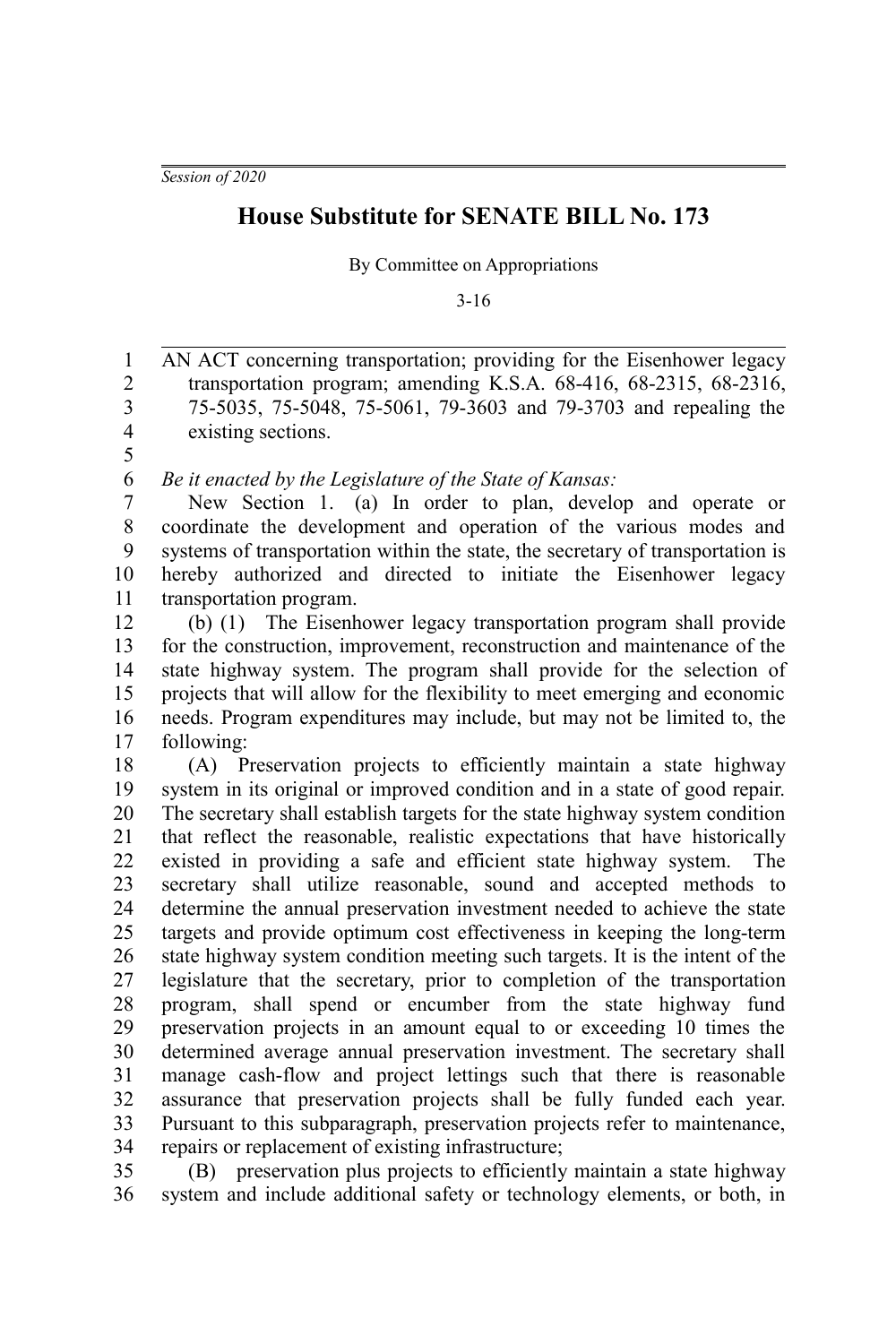the preservation project. Such additional elements may include, but may not be limited to, adding paved shoulders, adding passing lanes, adding traffic signals, adding intelligent transportation system elements or laying broadband fiber or the conduit for broadband fiber. It is the intent of the legislature that the secretary has the authority to enhance preservation plus projects with the addition of safety or technology improvements, or both; 1 2 3 4 5 6

(C) expansion and economic opportunity projects, that include additions to the transportation system, or that improve access, relieve congestion and enhance economic development opportunities. The Kansas department of transportation shall develop and utilize criteria for the selection of expansion and economic opportunity projects. The selection criteria shall include, but shall not be limited to, engineering and traffic data, local consultation, geographic distribution and an economic impact analysis evaluation; and 7 8 9 10 11 12 13 14

(D) modernization projects that include improvements to the transportation system by widening lanes or shoulders, making geometric improvements, upgrading interchanges or building rail grade separations to improve the safety, condition or service of the highway system. The Kansas department of transportation shall develop and utilize criteria for the selection of modernization projects. The selection criteria shall include, but shall not be limited to, engineering data, local consultation and geographic distribution. 15 16 17 18 19 20 21 22

(2) The department of transportation shall develop criteria for the incorporation of practical improvements into designs of the projects specified in this subsection. 23 24 25

(c) Except as further provided, the Eisenhower legacy transportation program shall provide for the completion of modernization and expansion projects selected for construction under the transportation works for Kansas program pursuant to K.S.A. 68-2314b, and amendments thereto. Such projects shall be let prior to July 1, 2022. The secretary shall let to construction contract the remaining transportation works for Kansas program projects before any new modernization or expansion project, or both, under the Eisenhower legacy transportation program are let to construction. A transportation works for Kansas program selected project in Harvey County generally described as an approximate one-mile reconstruction of the I-135 and 36<sup>th</sup> street interchange may not be constructed. If such project is not constructed, the estimated construction costs for such project shall be used on other construction projects in the Kansas department of transportation's south-central district. 26 27 28 29 30 31 32 33 34 35 36 37 38 39

(d) The Eisenhower legacy transportation program shall provide for assistance, including credit and credit enhancements, to cities and counties in meeting their responsibilities for the construction, improvement, reconstruction and maintenance of transportation improvements. Such 40 41 42 43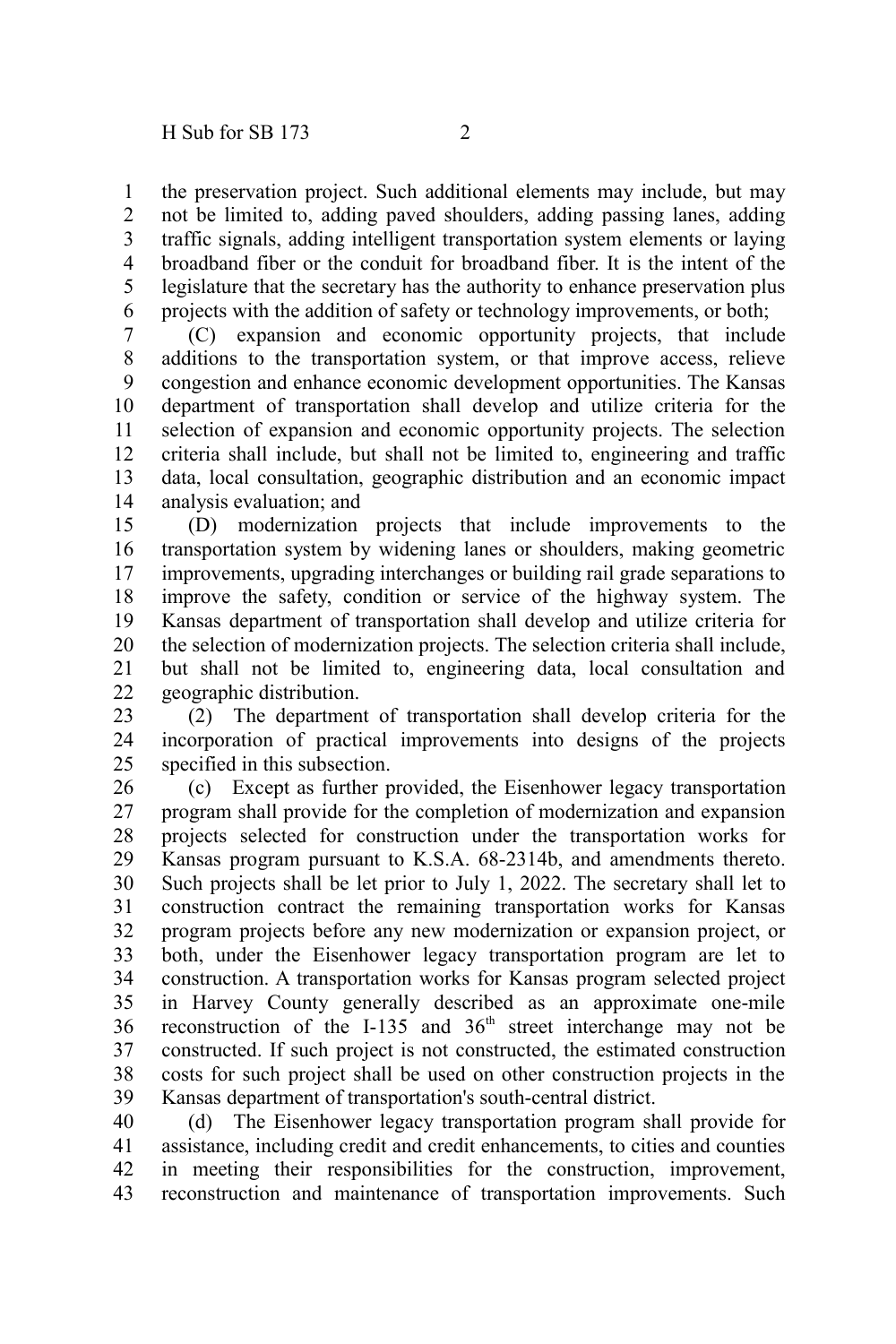programs may use criteria developed by the Kansas department of transportation for the incorporation of practical improvements into designs of projects. Expenditures under this subsection may include, but may not be limited to, the following: 1 2 3 4

(1) Apportionment of the special city and county highway fund to assist cities and counties with their responsibilities for roads and bridges not on the state highway system; 5 6 7

(2) programs to share federal aid with cities and counties to assist with their responsibilities for roads and bridges not on the state highway system; 8 9 10

(3) programs to assist cities with the maintenance of city connecting links as specified in K.S.A. 68-416, and amendments thereto, and local partnership programs to resurface or geometrically improve city connecting links or to promote economic development; 11 12 13 14

(4) programs similar to the Kansas department of transportation's local bridge improvement program to aid local public authorities in replacing or repairing bridges not on the state highway system; 15 16 17

(5) programs to assist cities and counties with railroad crossings of roads not on the state highway system; or 18 19

(6) programs that allow local governments to exchange federal aid funds for state funds. 20 21

(e) The Eisenhower legacy transportation program shall provide for a railroad program to provide assistance in accordance with K.S.A. 75-5040 through 75-5050, and amendments thereto, for the preservation and revitalization of rail service in the state.  $22$ 23 24 25

(f) The Eisenhower legacy transportation program shall provide for an aviation program to provide assistance for the planning, constructing, reconstructing or rehabilitating the facilities of public use general aviation airports, in accordance with K.S.A. 75-5061, and amendments thereto. 26 27 28 29

(g) The Eisenhower legacy transportation program shall provide for public transit programs to aid elderly persons, persons with disabilities and the general public, in accordance with K.S.A. 75-5032 through 75-5038 and 75-5051 through 75-5058, and amendments thereto. 30 31 32 33

(h) The Eisenhower legacy transportation program shall provide for a transportation technology program to provide for multimodal transportation-related projects that support innovative technology, in accordance with section 2, and amendments thereto. 34 35 36 37

(i) The Eisenhower legacy transportation program shall provide for a multimodal program to provide transportation improvement assistance for bike facilities, pedestrian facilities or other transportation-sensitive economic opportunities on a local or a regional basis. 38 39 40 41

(j) The Eisenhower legacy transportation program shall allow the secretary to award certain state highway system projects using alternative 42 43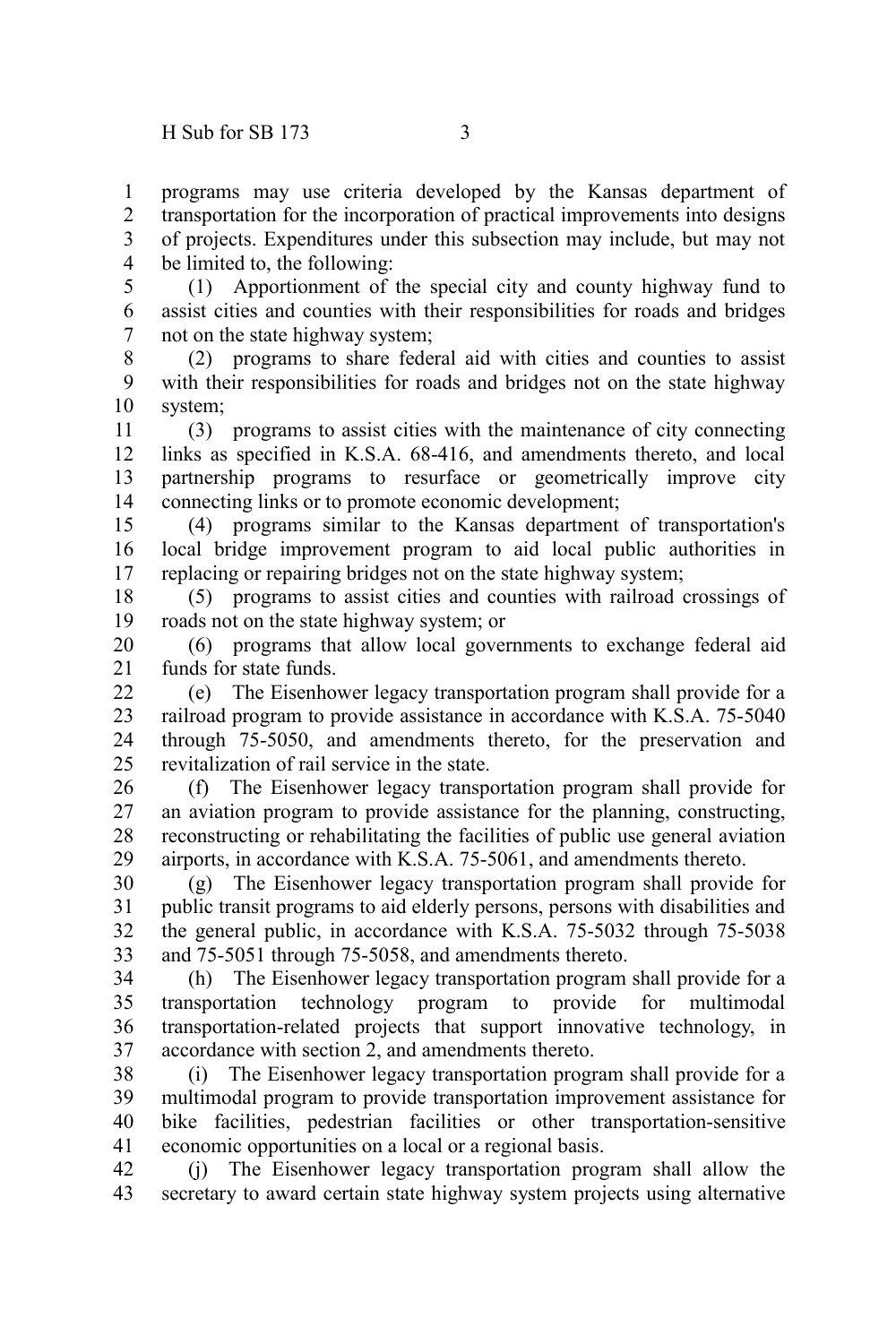delivery procurement methods, other than an award of a design-bid-build, as provided for in section 4, and amendments thereto. 1  $\mathcal{L}$ 

(k) The Eisenhower legacy transportation program shall provide for a broadband infrastructure construction program, in accordance with section 3, and amendments thereto. 3 4 5

(l) (1) State highway fund revenues that include, but are not limited to, motor fuel taxes, vehicle registrations, sales and compensating use taxes and eligible federal aid shall be used in the following order of priority: 6 7 8 9

10 11

(A) To pay bond covenant obligations; (B) to pay for agency operations;

(C) to make city connecting link payments authorized under K.S.A. 68-416, and amendments thereto; and 12 13

(D) to pay for needed preservation projects as set forth in subsection  $(b)(1)$ . 14 15

(2) Any such revenues not spent pursuant to subsection  $(l)(1)(A)$ through (D) may be used for other purposes and authority given to the secretary. 16 17 18

(3) All new bonds issued for the purposes of the Eisenhower legacy transportation program shall be paid using revenue collected or received pursuant to K.S.A. 79-3620(c) and 79-3710(c), and amendments thereto. 19 20 21

(m) (1) The secretary shall, using the Kansas department of transportation selection methods and criteria, determine the projects to be selected for inclusion under the Eisenhower legacy transportation program. Consideration may be given to additional criteria that may include projects that: 22 23 24 25 26

(A) Remove transportation infrastructure from the state highway system; 27 28

(B) identify priority corridors;

(C) include local monetary participation; or 30

(D) reduce project size. 31

29

(2) (A) It is the intent of the legislature that the secretary shall develop a metric-driven process that determines a reasonable and fair minimum amount of state highway fund moneys to be spent on new modernization and expansion projects in each of the Kansas department of transportation's six districts over the duration of the Eisenhower legacy transportation program. 32 33 34 35 36 37

(B) The process for determining the minimum amount of modernization and expansion project moneys shall be subject to the following: 38 39 40

(i) Adding together the minimum moneys set for each of the Kansas department of transportation's six districts pursuant to paragraph (2)(A), the total shall be at least 50% of the estimated cost of constructing all 41 42 43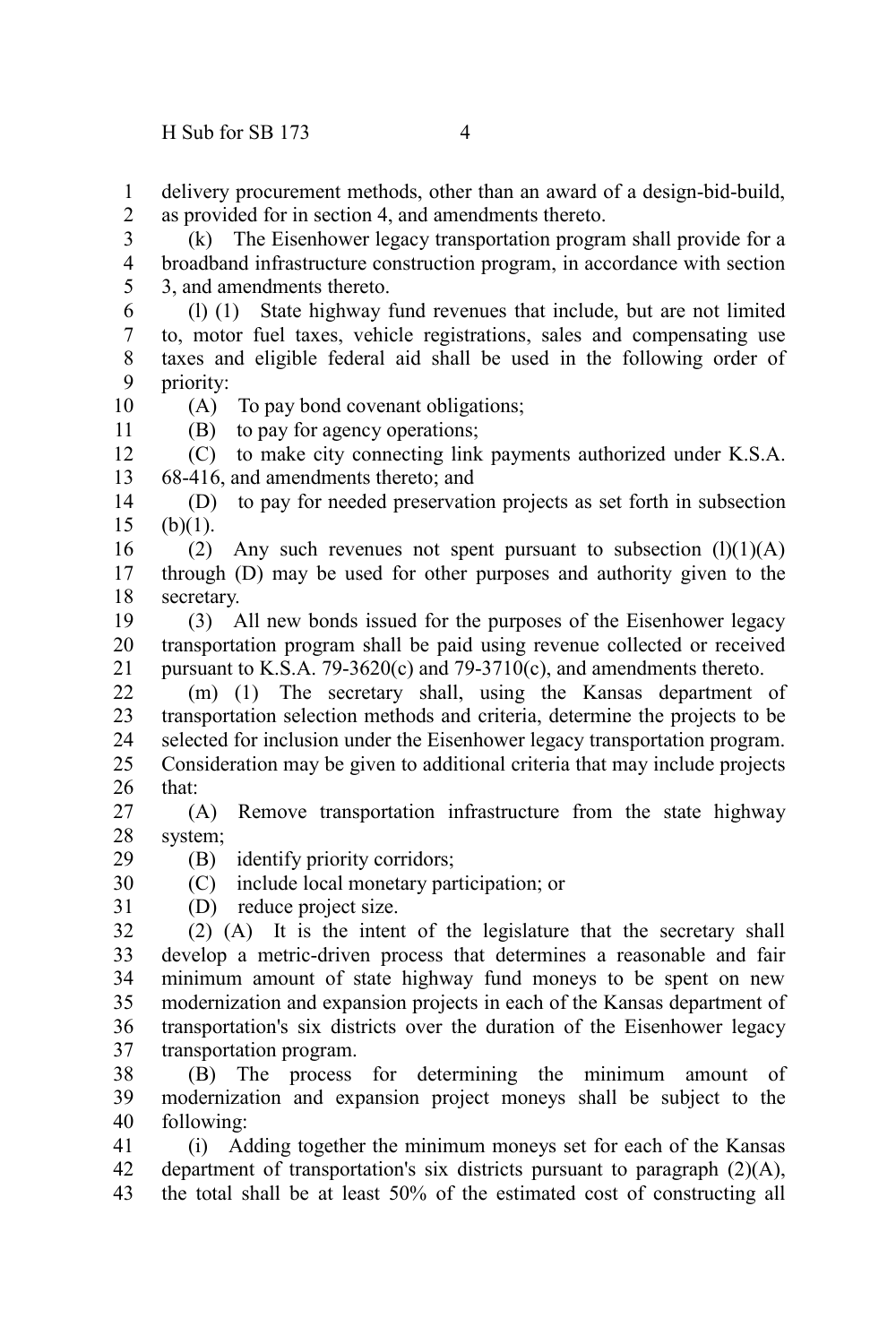modernization and expansion projects let to contract in the Eisenhower legacy transportation program. 1 2

(ii) If the estimated cost of constructing all modernization and expansion projects in the Eisenhower legacy transportation program increases or decreases by more than 10%, then the minimum amount will be adjusted accordingly while still satisfying subparagraph (2)(B)(i). 3 4 5 6

(iii) For each of the Kansas department of transportation's six districts, at least 40% of the minimum amounts determined in paragraph  $(2)(A)$ , or adjusted amounts according to paragraph  $(2)(B)(ii)$ , shall be let to construction contract by year five of the Eisenhower legacy transportation program, and 100% of the minimum amounts determined in paragraph  $(2)(A)$ , or adjusted amounts according to paragraph  $(2)(B)(ii)$ , shall be let to construction contract by year 10 of the Eisenhower legacy transportation program. 7 8 9 10 11 12 13 14

(iv) Any modernization or expansion projects remaining from the transportation works for Kansas program pursuant to K.S.A. 68-2314b, and amendments thereto, shall not be considered when determining the minimum amounts in paragraph  $(2)(A)$  or  $(2)(B)(i)$ . 15 16 17 18

(3) The secretary shall select projects for development every two years. The secretary shall select projects for construction every two years. The secretary is not required to construct every project selected for development. The selection of projects for development and construction shall take place every two years, after consultation with local jurisdictions. 19 20 21 22 23

(n) It is the intent of the legislature that the secretary take the actions necessary to have transportation improvement projects ready to let to construction as cash-flow management allows. 24 25 26

(o) The secretary, prior to June 30, 2030, shall develop a long-range transportation plan that examines, but is not limited to, transportation policy, project selection criteria and selection methods used in the Eisenhower legacy transportation program, transportation funding sources and Eisenhower legacy transportation program project categories. The long-range transportation plan shall make recommendations for a new transportation program for the state of Kansas. The long-range transportation plan shall be developed after consultation with the governor of the state of Kansas and state and local elected officials. 27 28 29 30 31 32 33 34 35

New Sec. 2. (a) The secretary of transportation is hereby authorized and empowered to participate in projects or make grants for projects, the purpose of which is the planning, assessment and fielding of new capabilities and innovative technology for all modes of transportation, including, but not limited to, aviation and highway transportation. Such new capabilities should represent increased efficiency for state operations, public cost savings, increased safety or economic development. 36 37 38 39 40 41 42

(b) There is hereby established in the state treasury the transportation 43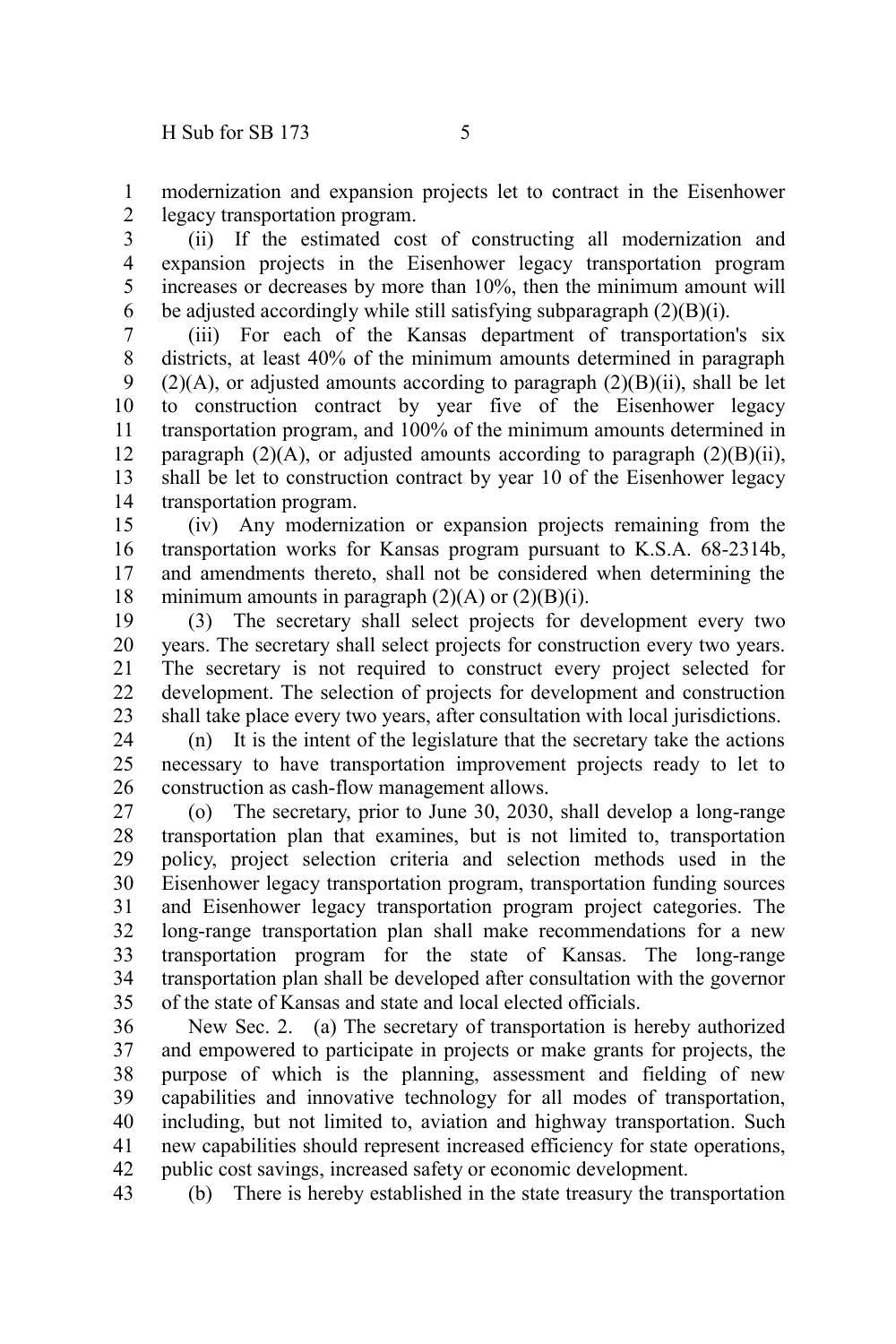technology development fund. All moneys credited to such fund shall be used to provide assistance with the planning, assessment and fielding of new capabilities for all modes of transportation, including, but not limited to, aviation and highway transportation. All expenditures from such fund shall be made in accordance with the provisions of appropriation acts and upon warrants of the director of accounts and reports issued pursuant to vouchers approved by the secretary or the secretary's designee. 1 2 3 4 5 6 7

(c) Grants made by the secretary from the transportation technology development fund shall be made upon such terms and conditions as the secretary may deem appropriate, and such grants shall be made from funds credited to the transportation technology development fund. 8 9 10 11

(d) On July 1, 2020, and each July 1 thereafter through July 1, 2030, the director of accounts and reports shall transfer \$2,000,000 from the state highway fund to the transportation technology development fund. The secretary is hereby authorized to transfer additional moneys to the transportation technology development fund from the state highway fund, and moneys from the transportation technology development fund to the state highway fund. 12 13 14 15 16 17 18

New Sec. 3. (a) The secretary of transportation is hereby authorized and empowered to make grants for construction projects, the purpose of which is to expand and improve broadband service in the state of Kansas. The secretary of transportation is authorized to make such grants when working jointly with the office of broadband development within the department of commerce. 19 20 21 22 23 24

(b) There is hereby established in the state treasury the broadband infrastructure construction grant fund. All moneys credited to such fund shall be used to provide grants for the expansion of broadband service in the state of Kansas. All expenditures from such fund shall be made in accordance with the provisions of appropriation acts and upon warrants of the director of accounts and reports issued pursuant to vouchers approved by the secretary of transportation or the secretary's designee. 25 26 27 28 29 30 31

(c) Grants made by the secretary of transportation from the broadband infrastructure construction grant fund shall reimburse grant recipients for up to 50% of actual construction costs in expanding and improving broadband service in the state of Kansas. Such grant reimbursements shall be upon such terms and conditions as the secretary of transportation may deem appropriate, in coordination with the secretary of commerce. 32 33 34 35 36 37 38

(d) On July 1, 2020, and each July 1 thereafter through July 1, 2022, the director of accounts and reports shall transfer \$5,000,000 from the state highway fund to the broadband infrastructure construction grant fund. On July 1, 2023, and each July thereafter through July 1, 2030, the director of accounts and reports shall transfer \$10,000,000 from the state highway 39 40 41 42 43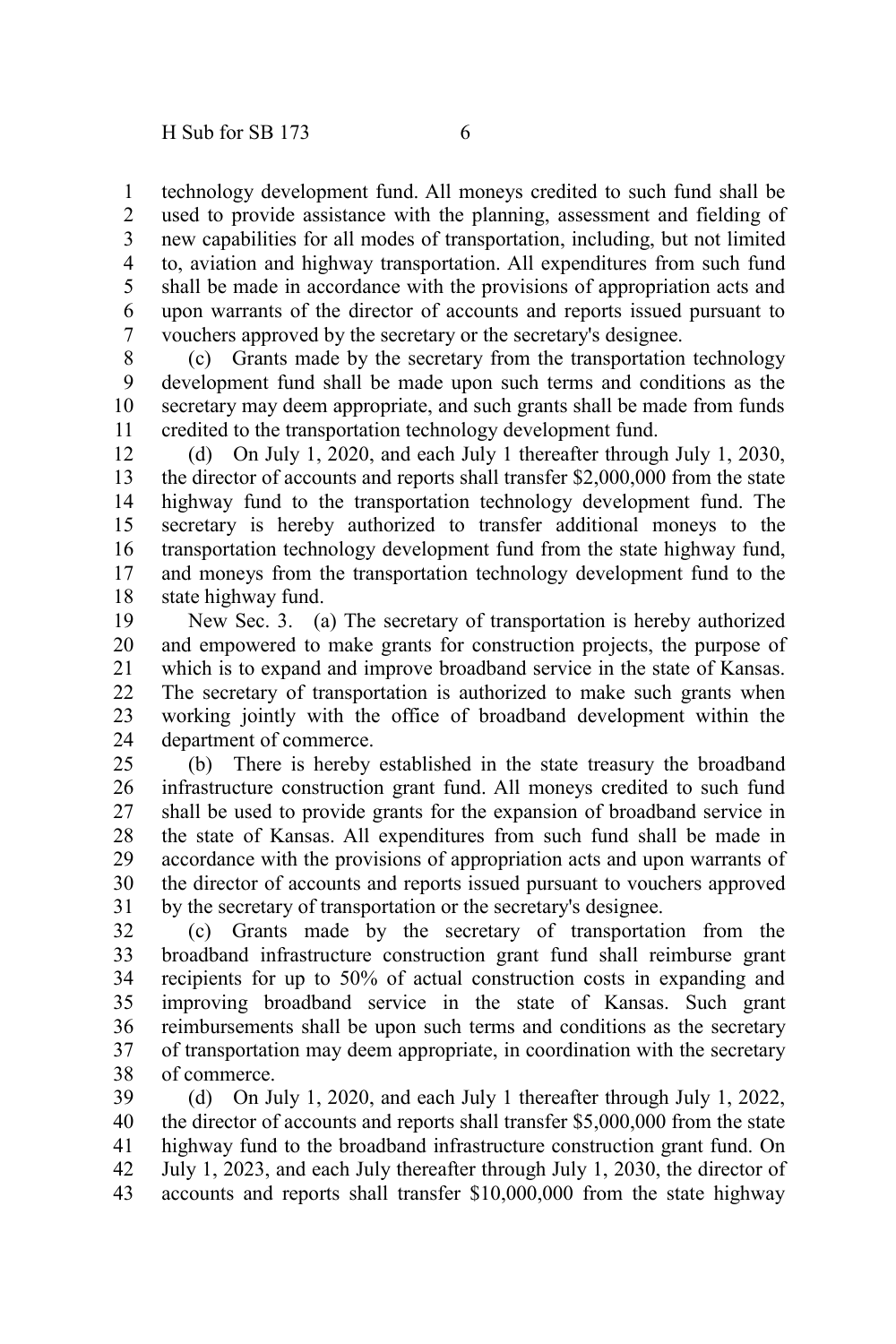fund to the broadband infrastructure construction grant fund. At the end of each fiscal year, the secretary of transportation is hereby authorized to notify the director of accounts and reports to transfer all remaining and unencumbered funds from the broadband infrastructure construction grant fund to the state highway fund. 1 2 3 4 5

New Sec. 4. (a) The Eisenhower legacy transportation program shall allow the secretary of transportation to award certain state highway system projects using alternative delivery procurement methods other than award of a design-bid-build contract to the lowest bidder as provided in K.S.A. 68-410, and amendments thereto. Alternative delivery procurement methods shall only be used when such methods are a condition of projects obtained through federal grants. 6 7 8 9 10 11 12

(b) In addition to the requirements in subsection (a), alternative delivery projects in the Eisenhower legacy transportation program shall be subject to the following requirements and restrictions: 13 14 15

(1) Procurement methods for transportation alternative delivery projects may provide for a single contract or multiple contracts that include, but are not limited to, services for preconstruction, design, construction, construction management, maintenance, operation, financing or a combination thereof; 16 17 18 19 20

(2) the Kansas department of transportation shall develop and utilize criteria for selecting whether alternative delivery or design-bid-build procurement process is in the best interest of the state. No project will be selected for alternative delivery without having been evaluated under the selection criteria established by the department. The selection criteria shall include, but not be limited to, the need for accelerated schedule, safety needs, project complexity, opportunity for innovation and economic development; 21 22 23 24 25 26 27 28

(3) the Kansas department of transportation shall develop and utilize procedures for advertising proposals, receiving proposals, evaluating proposals, awarding contracts and administering contracts in its alternative delivery procurement program, and the procurement procedures in K.S.A. 68-408 through 68-410, 75-430a and 75-5804 through 75-5807, and amendments thereto, shall not apply to transportation alternative delivery projects. 29 30 31 32 33 34 35

(c) Notwithstanding any requirements set forth in subsections (b) or (c), the alternative delivery procedures shall include: 36 37

(1) A two-phase best value competitive selection or contracting process in which the first phase consists of short listing no more than four proposers based on qualifications identified in the request for qualifications and the second phase consists of the submission of price or technical proposals, or both, in response to a request for proposal; 38 39 40 41 42

(2) advertisement of requests for qualifications in the Kansas register 43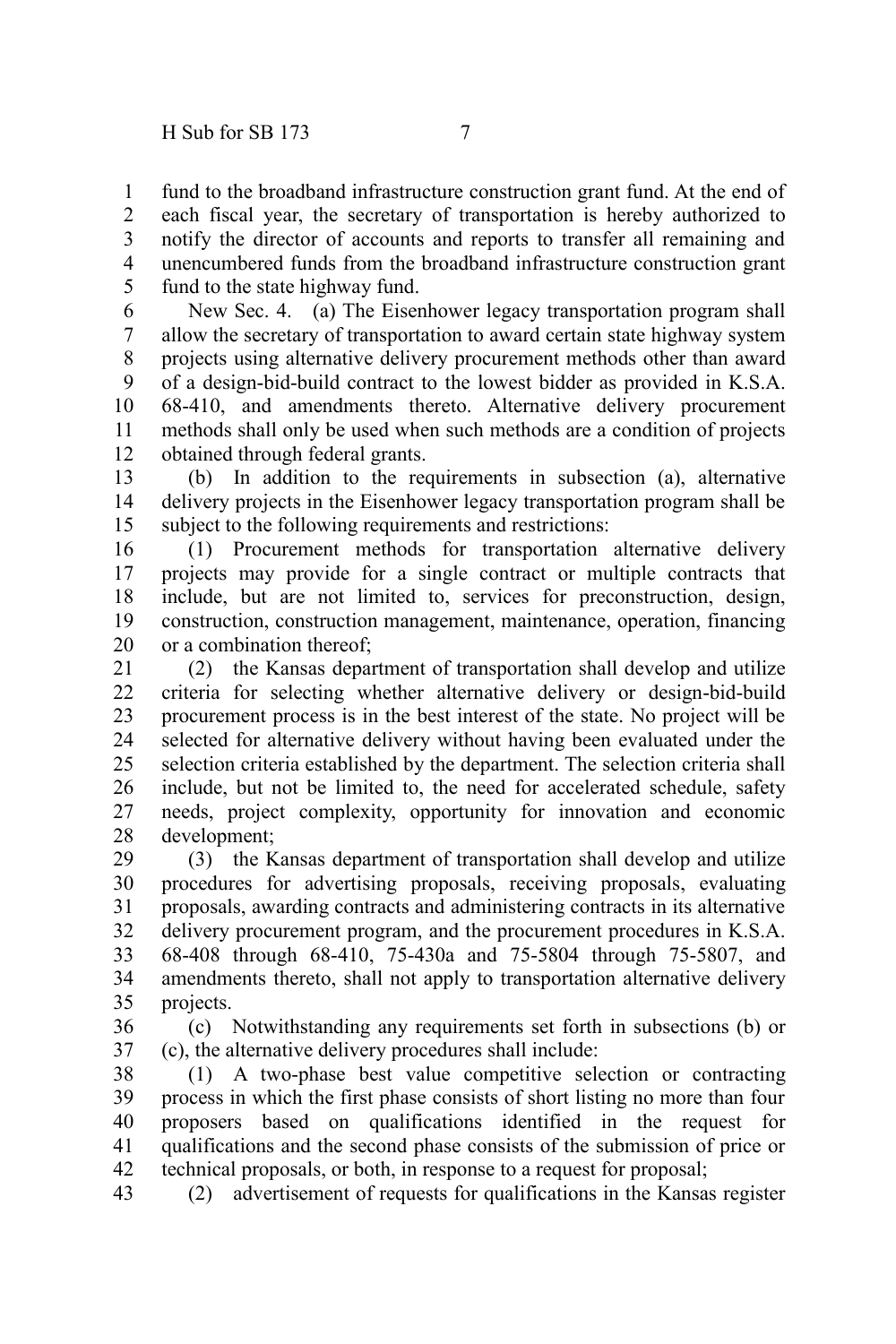for at least three consecutive weeks; 1

(3) prequalification of contractors performing construction and of firms performing professional technical services by the secretary in accordance with existing state statutes, regulations, and department procedures governing prequalification and licensing; 2 3 4 5

(4) a bond for performance and payment or alternative security guaranteeing contract performance and payment obligations for supplies, materials and labor furnished for the alternative delivery project; and 6 7 8

(5) a requirement that firms and key personnel identified in the qualifications phase and scored to determine the shortlist may not be replaced during the alternative delivery project without the Kansas department of transportation's written approval. 9 10 11 12

(d) Notwithstanding any other provision of law to the contrary, a contracting entity selected for an alternative delivery project shall not be in violation of K.S.A. 74-7001 et seq., and amendments thereto, and the contract entered into by such contractor shall not be void if such contractor obtains the professional services by subcontracting with an entity or entities duly licensed or holding a certificate of authorization to perform professional services in accordance with K.S.A. 74-7001 et seq., and amendments thereto. 13 14 15 16 17 18 19 20

(e) Notwithstanding the provisions of K.S.A. 68-419a, and amendments thereto, a contracting entity selected for an alternative delivery project that is responsible for preparing or furnishing design plans and specifications, through its own organization or by subcontracting as provided in subsection (d), shall be liable for damages arising out of design defects in such plans and specifications resulting in injury to persons or damage to property, occurring after completion of the contract and acceptance thereof by the Kansas department of transportation, if and to the extent such injury or damage arises out of a failure to exercise the degree of learning and skill ordinarily possessed by a reputable contractor or by a technical professional practicing in Kansas in the same or similar locality and under similar circumstances. Nothing contained in this subsection shall be construed as abrogating, limiting or otherwise affecting any cause of action accruing to the state or any agency or instrumentality thereof that was a party to such contract. 21 22 23 24 25 26 27 28 29 30 31 32 33 34 35

New Sec. 5. (a) There is hereby established in the state treasury the short line rail improvement fund. The short line rail improvement fund shall be administered by the secretary of transportation. Expenditures from the short line rail improvement fund may be made for any qualified railroad track maintenance expenditure constructed by an eligible entity. Qualified railroad track maintenance expenditures shall be matched on a 70% state moneys to 30% eligible entity moneys basis. All expenditures from the short line rail improvement fund shall be made in accordance 36 37 38 39 40 41 42 43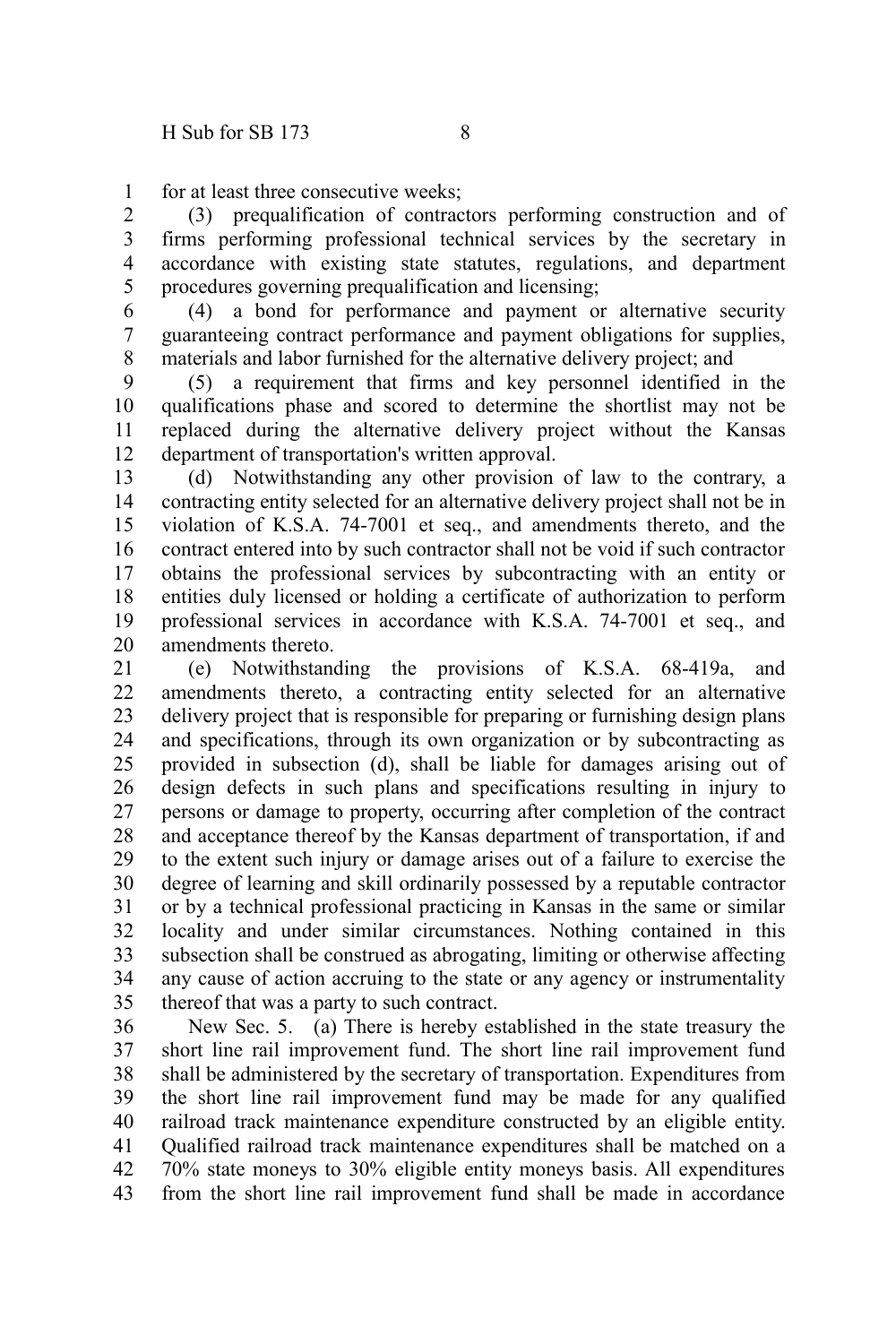(b) On July 1, 2020, and each July 1 thereafter through July 1, 2022, the director of accounts and reports shall transfer \$5,000,000 from the state highway fund to the short line rail improvement fund. 4 5 6 7

(c) For purposes of this section:

8

1

(1) "Eligible entity" means:

(A) A class II or class III railroad as defined in 49 C.F.R. § 1201.1- 1(a), as in effect on January 1, 2020; or 9 10

(B) any owner or lessee industry track located on or adjacent to a class II or class III railroad in the state of Kansas; and 11 12

(2) "qualified railroad track maintenance expenditure" means gross expenditures for maintenance, reconstruction or replacement of railroad track, including roadbed, bridges, industrial leads and side track, and related track structures to the extent the expenditures are on track located in the state of Kansas, and the track was owned or leased by an eligible entity as of January 1, 2020. 13 14 15 16 17 18

Sec. 6. K.S.A. 68-416 is hereby amended to read as follows: 68-416. The state highway fund shall be apportioned as follows: 19 20

(a) The secretary of transportation annually shall apportion and distribute quarterly, on the first day of January, April, July and October, to cities on the state highway system from the state highway fund moneys at the rate of \$3,000 *\$5,000* per year per lane per mile for the maintenance of streets and highways in cities designated by the secretary as city connecting links. Unless a consolidated street and highway fund is established pursuant to K.S.A. 12-1,119, and amendments thereto, all moneys distributed by the secretary shall be credited to the street and alley funds of such cities. All moneys so distributed shall be used solely for the maintenance of city connecting links. Maintenance of such city connecting links shall be as prescribed in K.S.A. 68-416a, and amendments thereto. As used in this subsection, "lane" means the portion of the roadway for use of moving traffic of a standard width prescribed by the secretary. In lieu of such apportionment, the secretary, by and with the consent of the governing body of any city within the state of Kansas, may maintain such streets within the city and pay for such maintenance from the highway fund. 21 22 23 24 25 26 27 28 29 30 31 32 33 34 35 36 37

(b) All of the remainder of such highway fund shall be used by the secretary of transportation for: 38 39

(1) The construction, improvement, reconstruction and maintenance of the state highway system; 40 41

(2) improvements in transportation programs to aid elderly persons, persons with disabilities and the general public; 42 43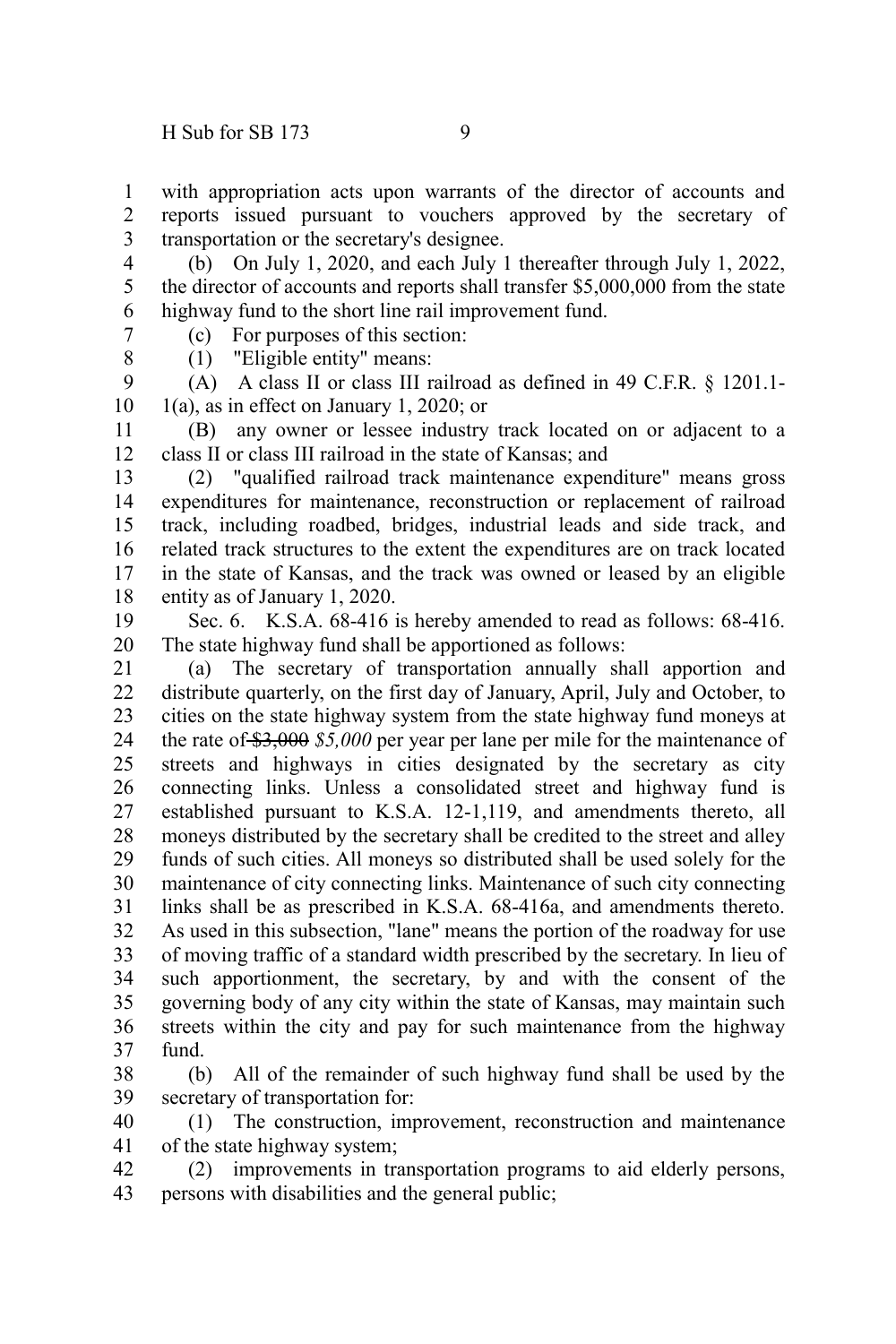(3) for any purpose specified in K.S.A. 68-2314b, and amendments thereto; 1 2

3 4 (4) *for any purpose specified in section 1, and amendments thereto;*

*(5)* the support and maintenance of the department of transportation;

(5)*(6)* the expenses of administering the motor vehicle registration and drivers' license laws; and 5 6

(6)*(7)* the payment of losses to department of transportation employees authorized by K.S.A. 75-5062, and amendments thereto. 7 8

Sec. 7. K.S.A. 68-2315 is hereby amended to read as follows: 68- 2315. (a) Annually, prior to the  $10<sup>th</sup>$  day of each regular session of the legislature, the secretary of transportation shall submit a written report to the governor and each member of the legislature providing: 9 10 11 12

 $(a)$  (a)<sup>(1)</sup> Summary financial information and a statement of assurance that the department of transportation has prepared a comprehensive financial report of all funds for the preceding year which includes a report by independent public accountants attesting that the financial statements present fairly the financial position of the Kansas department of transportation in conformity with generally accepted accounting principles and a notification that the complete comprehensive financial report, including the auditor's report is available upon request; 13 14 15 16 17 18 19 20

(b)*(2) for the report due in 2021, a detailed explanation of the methods or criteria employed in the selection of transportation projects under K.S.A. 68-2314b(b), and amendments thereto, and in the awarding of assistance to cities, counties or other transportation providers;* 21 22 23 24

*(3)* a detailed explanation of the methods or criteria employed in the selection of transportation projects under-subsection (b) of K.S.A. 68-2314b *section 1(b) and (d)(1) through (d)(6)*, and amendments thereto, and in the awarding of assistance to cities, counties or other transportation providers*, including an explanation of the amounts expended and projects selected for construction, projects selected for development and when and where the next local consults are to take place*; 25 26 27 28 29 30 31

(c) the proposed allocation and expenditure of moneys and proposed work plan for the current fiscal year and at least the next five years; 32 33

(d) information concerning construction work completed in the preceding fiscal year and construction work in progress; 34 35

*(4) anticipated annual payouts of construction projects already under contract and any proposed construction projects for the next three fiscal years. Such payouts shall be listed separately for those payouts for preservation projects from payouts for modernization and expansion projects;* 36 37 38 39 40

*(5) proposed construction projects to be let to contract in the current fiscal year and anticipated breakdown of anticipated annual payouts for the next three fiscal years for those projects;* 41 42 43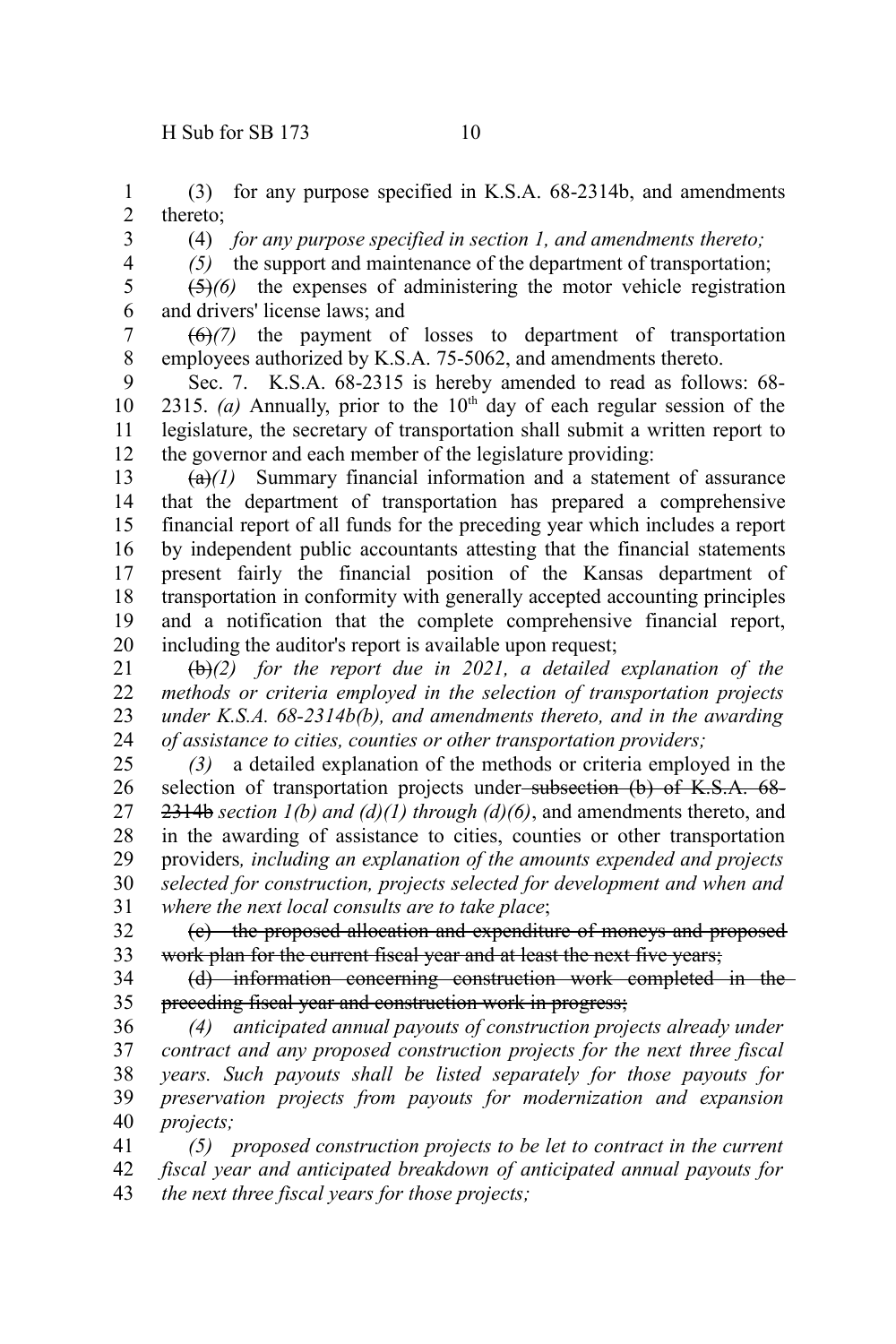*(6) a detailed breakdown of anticipated annual expenditures for the next three fiscal years on remaining agency debt service, programs and operations;* 1 2 3 4

*(7) annual expenditures from paragraphs (4) through (6);*

*(8) a comparison of annual revenue expected into the state highway fund, including state highway fund ending balance carryovers, for the next three fiscal years;* 5 6 7

*(9) for any construction project let in the Eisenhower legacy transportation program that is more than \$5,000,000, an explanation of all initial bids submitted for such project and the actual final cost of construction for such project;* 8 9 10 11

 $\left(\frac{\theta}{c}\right)$  information concerning the operation and financial condition of the transportation revolving fund; 12 13

 $(f)$ (11) the annual allocation and expenditure of moneys from the coordinated public transportation assistance fund under K.S.A. 75-5035, and amendments thereto; 14 15 16

 $\left(\frac{g}{g}\right)$  the annual allocation and expenditure of moneys from the rail service improvement fund under K.S.A. 75-5048, and amendments thereto, including specific information relating to any grants or loans made under such program; 17 18 19 20

(h)*(13)* the annual allocation and expenditure of moneys from the public use general aviation airport development fund under K.S.A. 75- 5061, and amendments thereto, including specific information relating to grants made under such program; 21 22 23 24

*(14) the annual allocation and expenditure of moneys from the transportation technology development fund under section 2, and amendments thereto, including specific information relating to grants made pursuant to section 2, and amendments thereto;* 25 26 27 28

*(15) the annual allocation and expenditure of moneys from the broadband infrastructure construction grant fund under section 3, and amendments thereto, including specific information relating to grants made pursuant to section 3, and amendments thereto;* 29 30 31 32

*(16) information concerning funding shifts between the state highway fund and the funds specified in subsections (a)(7) through (a)(10);* 33 34

*(17) for the report due in 2021, specific recommendations for any statutory changes necessary for the successful completion of the transportation program specified in K.S.A. 68-2314b, and amendments thereto, or efficient and effective operation of the Kansas department of transportation;* 35 36 37 38 39

 $\left(\frac{1}{2}\right)$  specific recommendations for any statutory changes necessary for the successful completion of the transportation program specified in K.S.A. 68-2314b *section 1*, and amendments thereto, or efficient and effective operation of the Kansas department of transportation; and 40 41 42 43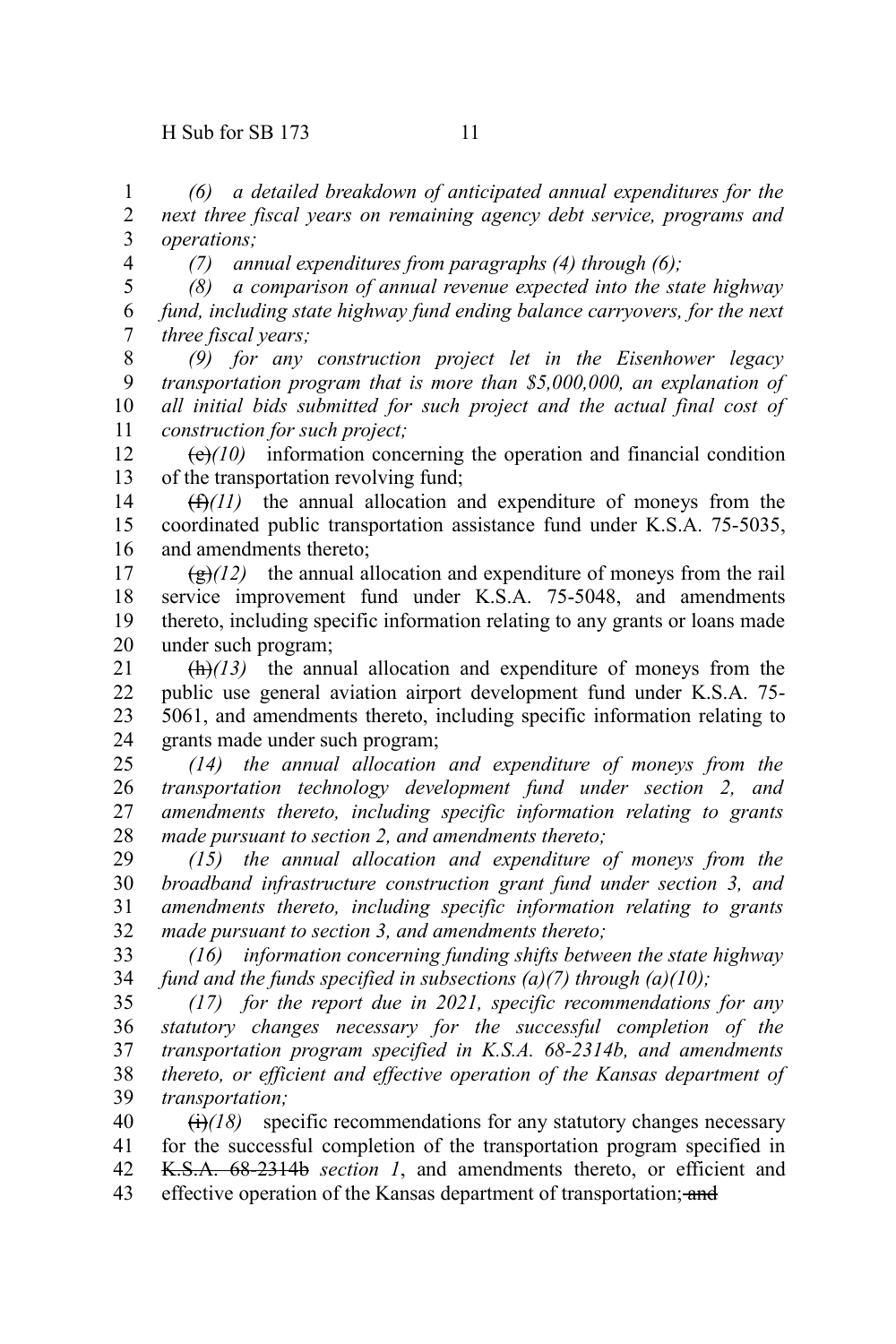*(19) information concerning the condition and performance of the state highway system; and* 1 2

 $\left(\frac{1}{20}\right)$  an explanation of any material changes from the previous annual report. 3 4

*(b) In addition to the governor and each member of the legislature, the secretary shall post the report on the official internet page for the Kansas department of transportation and shall provide notice of the online posting to all persons or entities requesting such notice. Persons or entities requesting notice shall provide the secretary an email address via the Kansas department of transportation's official internet page.* 5 6 7 8 9 10

Sec. 8. K.S.A. 68-2316 is hereby amended to read as follows: 68- 2316. *(a)* For the period beginning July 1, 2010, through June 30, 2020, the secretary of transportation shall expend or commit to expend, from the revenue provided under the provisions of the transportation works for Kansas program, at least \$8,000,000 for projects or programs authorized under K.S.A. 68-2314b, and amendments thereto, in each county of the state. 11 12 13 14 15 16 17

*(b) For the period beginning July 1, 2020, through June 30, 2030, the secretary shall expend or commit to expend, from the revenue provided under the provisions of the Eisenhower legacy transportaion program, at least \$8,000,000 for projects or programs authorized under section 1, and amendments thereto, in each county of the state.* 18 19 20 21 22

Sec. 9. K.S.A. 75-5035 is hereby amended to read as follows: 75- 5035. (a) There is hereby established in the state treasury the coordinated public transportation assistance fund. Any expenditures from the fund shall be for the coordinated development, improvement or maintenance of transportation systems for elderly persons, persons with disabilities or the general public under this act and shall be made in accordance with appropriation acts upon warrants of the director of accounts and reports issued pursuant to vouchers approved by the secretary *of transportation* or by a person designated by the secretary. 23 24 25 26 27 28 29 30 31

(b) (1) On July 1, 1999, and each July 1 thereafter through July 1, 2012, the director of accounts and reports shall transfer \$6,000,000 from the state highway fund to the coordinated public transportation assistance fund. 32 33 34 35

(2) On July 1, 2013, and each July  $1$ , thereafter, the director of accounts and reports shall transfer \$11,000,000 from the state highway fund to the coordinated public transportation assistance fund. *The secretary is hereby authorized to transfer additional moneys to the coordinated public transportation assistance fund from the state highway fund and moneys from the coordinated public transportation assistance fund to the state highway fund. In no event shall the amount remaining in the fund and the amount spent or dedicated for grants or projects in each* 36 37 38 39 40 41 42 43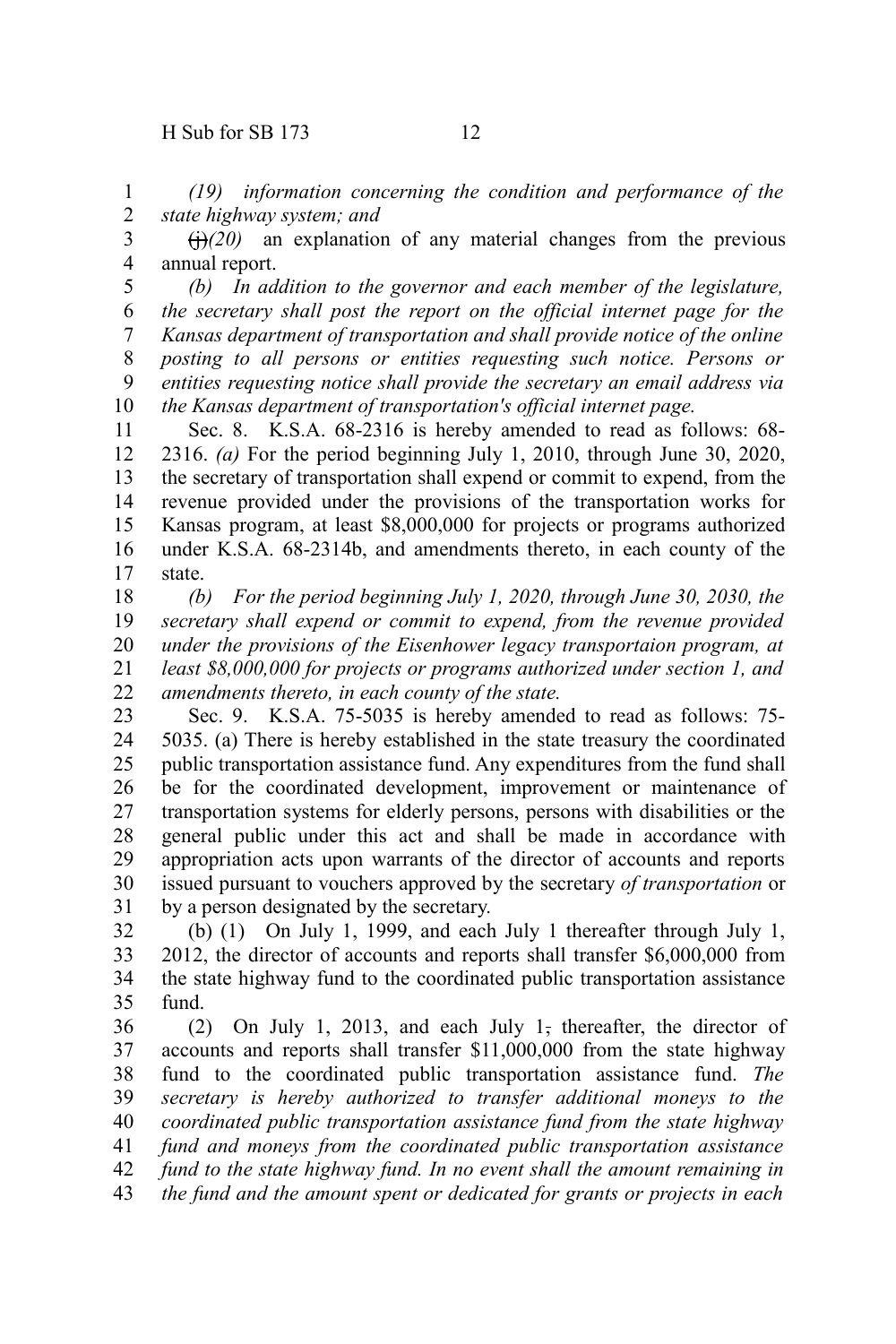## *fiscal year fall below \$11,000,000.* 1

Sec. 10. K.S.A. 75-5048 is hereby amended to read as follows: 75- 5048. (a) The secretary of transportation is hereby authorized to make loans or grants to a qualified entity for the purpose of facilitating the financing, acquisition or rehabilitation of railroads and rolling stock in the state of Kansas. 2 3 4 5 6

(b) Such loans or grants shall be made upon such terms and conditions as the secretary of transportation may deem appropriate, and such loans or grants shall be made from funds credited to the rail service improvement fund. 7 8 9 10

(c) The rail service improvement fund is hereby established in the state treasury which shall be for the purpose of facilitating the financing, acquisition and rehabilitation of railroads pursuant to subsection (a) of this section and for the refinancing thereof. The secretary of transportation shall administer the rail service improvement fund. All expenditures from the rail service improvement fund shall be made in accordance with appropriation acts upon warrants of the director of accounts and reports issued pursuant to vouchers approved by the secretary of transportation or by a person or persons designated by the secretary. 11 12 13 14 15 16 17 18 19

(d) All moneys received from the federal government, pursuant to K.S.A. 75-5026, and amendments thereto, shall be remitted to the state treasurer in accordance with the provisions of K.S.A. 75-4215, and amendments thereto. Upon receipt of each such remittance, the state treasurer shall deposit the entire amount in the state treasury to the credit of the rail service improvement fund. 20 21 22 23 24 25

(e) The management and investment of the rail service improvement fund shall be in accordance with K.S.A. 68-2324, and amendments thereto. Notwithstanding anything to the contrary, all interest or other income of the investments, after payment of any management fees, shall be considered income of the rail service improvement fund. 26 27 28 29 30

(f) On July 1, 2013, and each July 1 thereafter, the director of accounts and reports shall transfer \$5,000,000 from the state highway fund to the rail service improvement fund. $(g)$  The secretary of transportation is hereby authorized to transfer moneys from the state highway fund to the rail service improvement fund or from the rail service improvement fund to the state highway fund. In transferring moneys from the rail service improvement fund, the secretary of transportation shall not diminish the moneys transferred under subsection (f) *In no event shall the amount remaining in the rail service fund and the amount spent or dedicated for loans or grants in each fiscal year be less than \$5,000,000*. 31 32 33 34 35 36 37 38 39 40

 $\frac{f(h)}{g}$  *As used in this section*, "qualified entity" means any interstate commerce commission certificated railroad, a port authority established in accordance with Kansas laws, or any entity meeting the rules and 41 42 43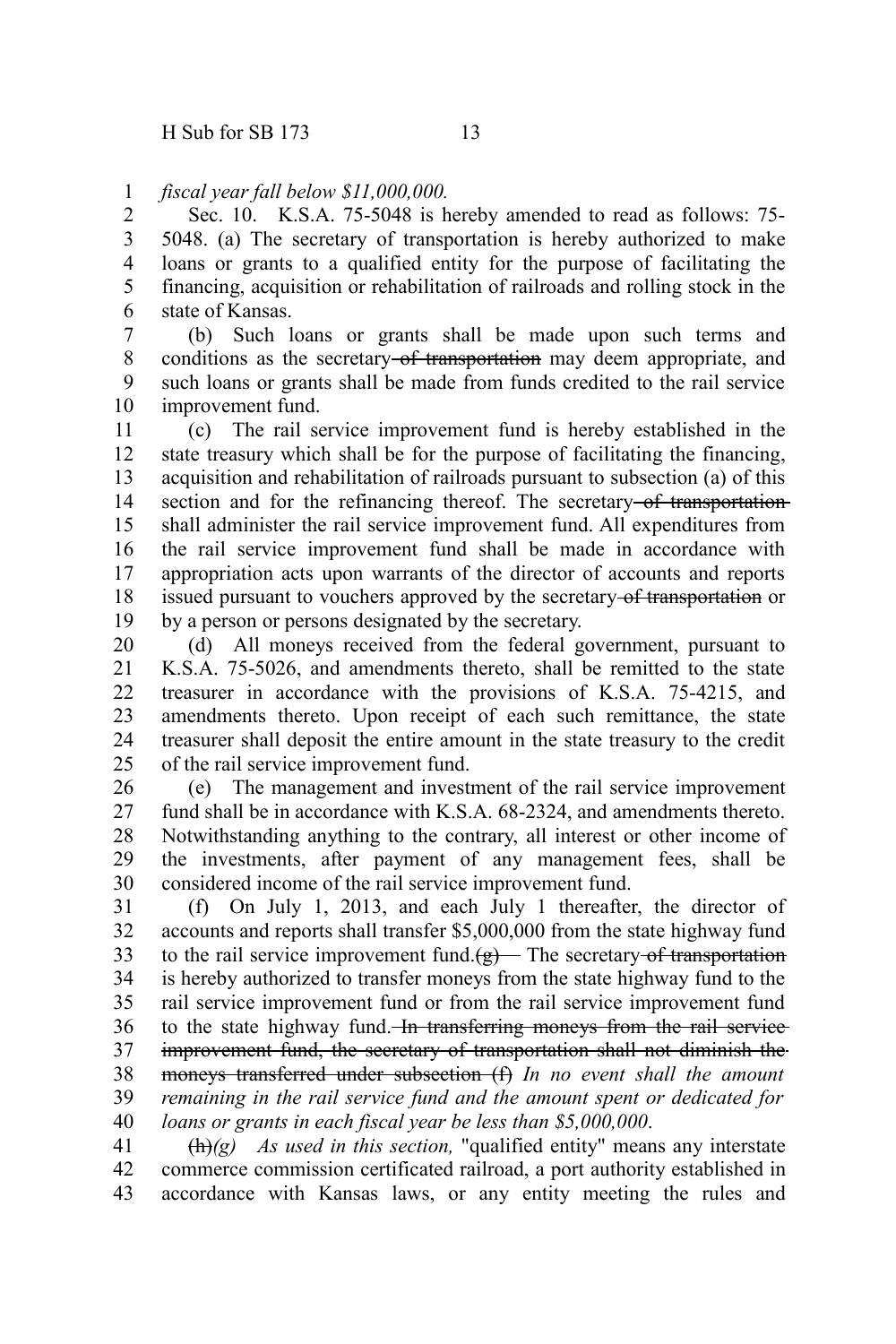regulations established by K.S.A. 75-5050, and amendments thereto. 1

Sec. 11. K.S.A. 75-5061 is hereby amended to read as follows: 75- 5061. (a) The secretary of transportation is hereby authorized and empowered to: (1) Solicit and receive moneys from any public or private sources; and (2) establish and administer a grant program for public use general aviation airports for the purpose of planning, constructing, reconstructing or rehabilitating the facilities of such public use general aviation airports. 2 3 4 5 6 7 8

(b) Such grants shall be made upon such terms and conditions as the secretary of transportation deems appropriate, and such grants shall be made from funds credited to the public use general aviation airport development fund. 9 10 11 12

(c) The public use general aviation airport development fund is hereby established in the state treasury which shall be for the purpose of planning, constructing, reconstructing or rehabilitating the facilities of public use general aviation airports pursuant to subsection (a) of this section. All moneys received pursuant to subsection (a) shall be remitted to the state treasurer at least monthly and deposited in the state treasury to the credit of the public use general aviation airport development fund. The secretary of transportation shall administer the public use general aviation airport development fund. All expenditures from the public use general aviation airport development fund shall be made in accordance with appropriation acts upon warrants of the director of accounts and reports issued pursuant to vouchers approved by the secretary-of transportation or by a person or persons designated by the secretary. 13 14 15 16 17 18 19 20 21 22 23 24 25

(d) (1) On July 1, 1999, and each July 1 thereafter through July 1, 2012, the director of accounts and reports shall transfer \$3,000,000 from the state highway fund to the public use general aviation airport development fund. 26 27 28 29

(2) On July 1, 2013, and each July 1, thereafter, the director of accounts and reports shall transfer \$5,000,000 from the state highway fund to the public use general aviation airport development fund. *The secretary is hereby authorized to transfer additional moneys to the public use general aviation airport development fund from the state highway fund, and moneys from the public use general aviation airport development fund to the state highway fund. In no event shall the amount remaining in the public use general aviation airport development fund and the amount spent or dedicated for grants in each fiscal year be less than \$5,000,000.* 30 31 32 33 34 35 36 37 38

(e) As used in this section*,* "public use general aviation airport" means any airport available for use by the general public for the landing and taking off of aircraft, but shall not include any airport classified as a primary airport by the federal aviation administration. 39 40 41 42

(f) The secretary of transportation may adopt rules and regulations for 43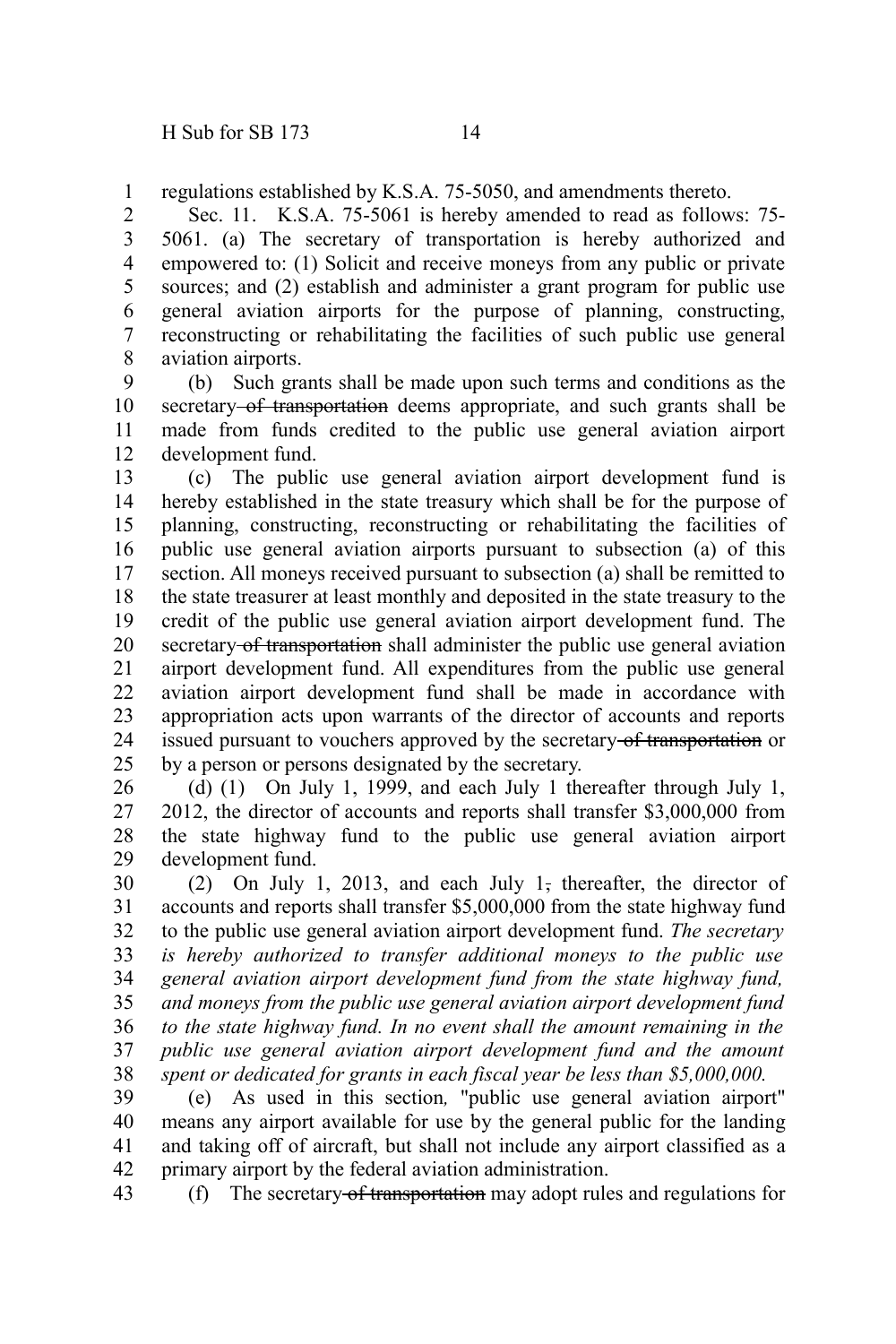the purpose of implementing the provisions of this section. 1

Sec. 12. K.S.A. 79-3603 is hereby amended to read as follows: 79- 3603. For the privilege of engaging in the business of selling tangible personal property at retail in this state or rendering or furnishing any of the services taxable under this act, there is hereby levied and there shall be collected and paid a tax at the rate of  $-6.15\%$ , and commencing July 1, 2015, at the rate of 6.5%. *On and after July 1, 2021, 16.154% of the 6.5% rate imposed shall be levied for the state highway fund, the state highway fund purposes and those purposes specified in K.S.A. 68-416, and amendments thereto, and all revenue collected and received from such tax levy shall be deposited in the state highway fund.* Within a redevelopment district established pursuant to K.S.A. 74-8921, and amendments thereto, there is hereby levied and there shall be collected and paid an additional tax at the rate of 2% until the earlier of the date the bonds issued to finance or refinance the redevelopment project have been paid in full or the final scheduled maturity of the first series of bonds issued to finance any part of the project upon: 2 3 4 5 6 7 8 9 10 11 12 13 14 15 16 17

(a) The gross receipts received from the sale of tangible personal property at retail within this state; 18 19

(b) the gross receipts from intrastate, interstate or international telecommunications services and any ancillary services sourced to this state in accordance with K.S.A. 79-3673, and amendments thereto, except that telecommunications service does not include: (1) Any interstate or international 800 or 900 service; (2) any interstate or international private communications service as defined in K.S.A. 79-3673, and amendments thereto; (3) any value-added nonvoice data service; (4) any telecommunication service to a provider of telecommunication services which will be used to render telecommunications services, including carrier access services; or (5) any service or transaction defined in this section among entities classified as members of an affiliated group as provided by section 1504 of the federal internal revenue code of 1986, as in effect on January 1, 2001; 20 21 22 23 24 25 26 27 28 29 30 31 32

(c) the gross receipts from the sale or furnishing of gas, water, electricity and heat, which sale is not otherwise exempt from taxation under the provisions of this act, and whether furnished by municipally or privately owned utilities, except that, on and after January 1, 2006, for sales of gas, electricity and heat delivered through mains, lines or pipes to residential premises for noncommercial use by the occupant of such premises, and for agricultural use and also, for such use, all sales of propane gas, the state rate shall be 0%; and for all sales of propane gas, LP gas, coal, wood and other fuel sources for the production of heat or lighting for noncommercial use of an occupant of residential premises, the state rate shall be 0%, but such tax shall not be levied and collected upon 33 34 35 36 37 38 39 40 41 42 43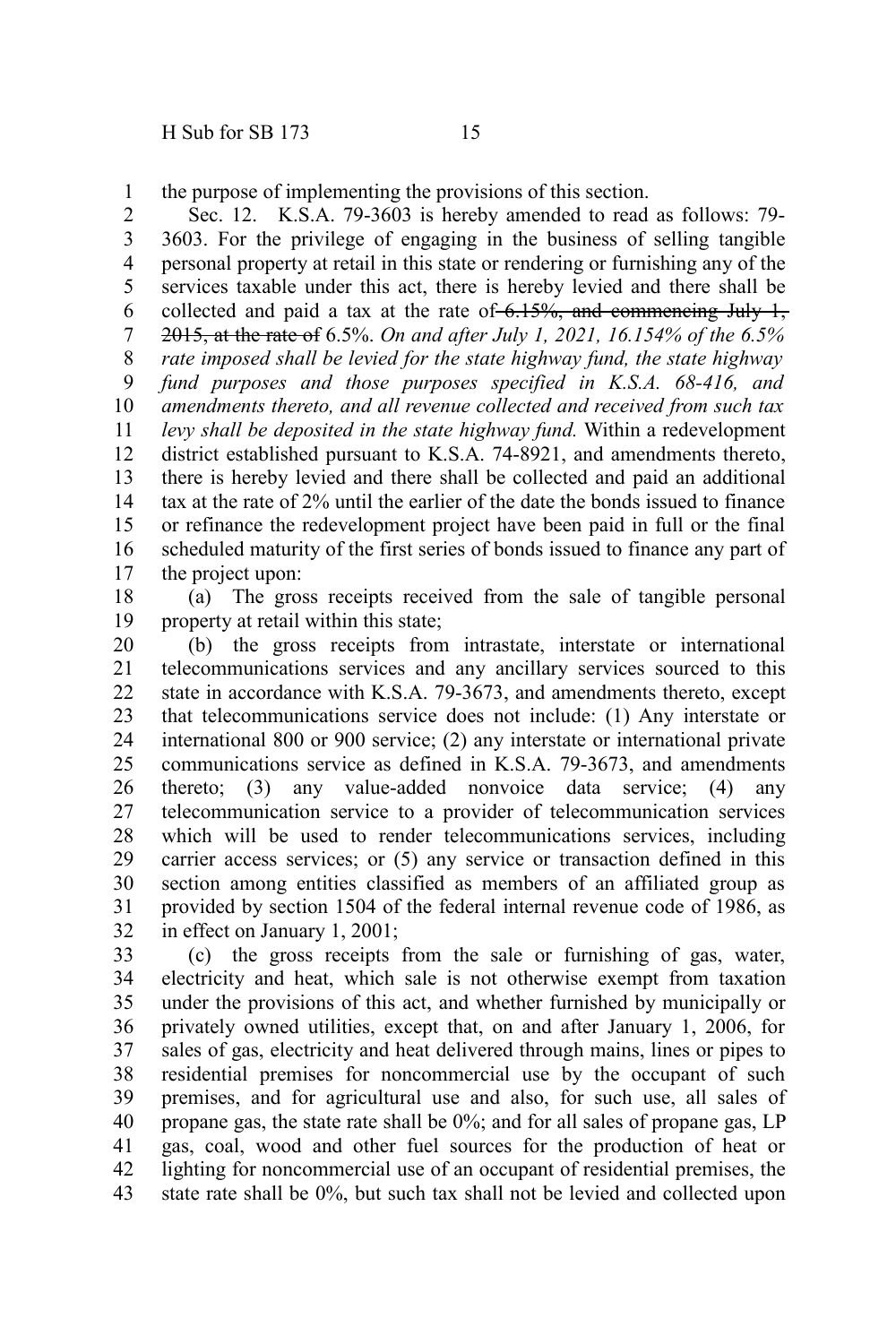the gross receipts from: (1) The sale of a rural water district benefit unit; (2) a water system impact fee, system enhancement fee or similar fee collected by a water supplier as a condition for establishing service; or (3) connection or reconnection fees collected by a water supplier; 1 2 3 4

(d) the gross receipts from the sale of meals or drinks furnished at any private club, drinking establishment, catered event, restaurant, eating house, dining car, hotel, drugstore or other place where meals or drinks are regularly sold to the public; 5 6 7 8

(e) the gross receipts from the sale of admissions to any place providing amusement, entertainment or recreation services including admissions to state, county, district and local fairs, but such tax shall not be levied and collected upon the gross receipts received from sales of admissions to any cultural and historical event which occurs triennially; 9 10 11 12 13

(f) the gross receipts from the operation of any coin-operated device dispensing or providing tangible personal property, amusement or other services except laundry services, whether automatic or manually operated; 14 15 16

(g) the gross receipts from the service of renting of rooms by hotels, as defined by K.S.A. 36-501, and amendments thereto, or by accommodation brokers, as defined by K.S.A. 12-1692, and amendments thereto, but such tax shall not be levied and collected upon the gross receipts received from sales of such service to the federal government and any agency, officer or employee thereof in association with the performance of official government duties; 17 18 19 20 21 22 23

(h) the gross receipts from the service of renting or leasing of tangible personal property except such tax shall not apply to the renting or leasing of machinery, equipment or other personal property owned by a city and purchased from the proceeds of industrial revenue bonds issued prior to July 1, 1973, in accordance with the provisions of K.S.A. 12-1740 through 12-1749, and amendments thereto, and any city or lessee renting or leasing such machinery, equipment or other personal property purchased with the proceeds of such bonds who shall have paid a tax under the provisions of this section upon sales made prior to July 1, 1973, shall be entitled to a refund from the sales tax refund fund of all taxes paid thereon; 24 25 26 27 28 29 30 31 32 33

(i) the gross receipts from the rendering of dry cleaning, pressing, dyeing and laundry services except laundry services rendered through a coin-operated device whether automatic or manually operated; 34 35 36

(j) the gross receipts from the rendering of the services of washing and washing and waxing of vehicles; 37 38

(k) the gross receipts from cable, community antennae and other subscriber radio and television services; 39 40

(l) (1) except as otherwise provided by paragraph (2), the gross receipts received from the sales of tangible personal property to all contractors, subcontractors or repairmen for use by them in erecting 41 42 43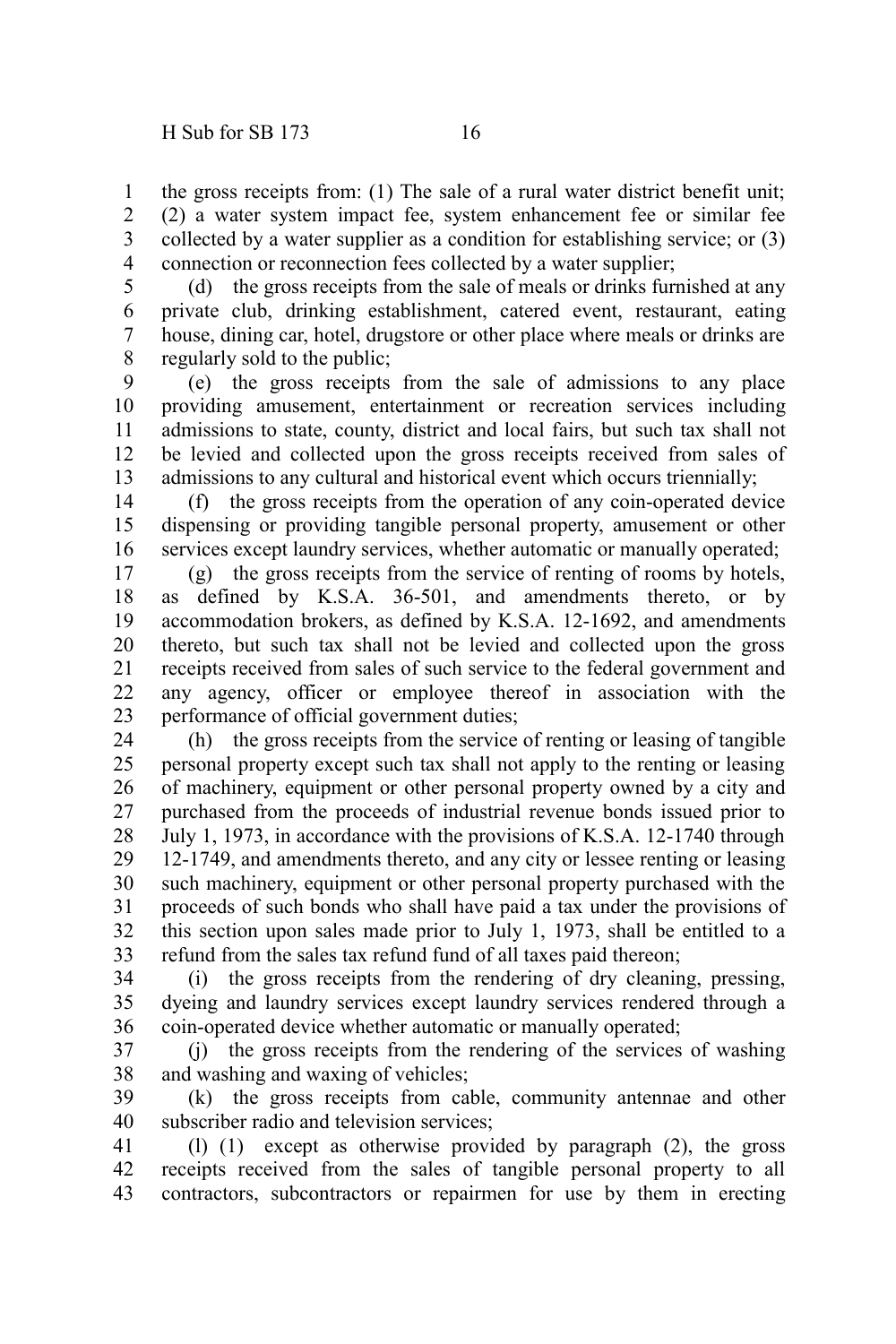structures, or building on, or otherwise improving, altering, or repairing real or personal property. 1 2

(2) Any such contractor, subcontractor or repairman who maintains an inventory of such property both for sale at retail and for use by them for the purposes described by paragraph (1) shall be deemed a retailer with respect to purchases for and sales from such inventory, except that the gross receipts received from any such sale, other than a sale at retail, shall be equal to the total purchase price paid for such property and the tax imposed thereon shall be paid by the deemed retailer; 3 4 5 6 7 8 9

(m) the gross receipts received from fees and charges by public and private clubs, drinking establishments, organizations and businesses for participation in sports, games and other recreational activities, but such tax shall not be levied and collected upon the gross receipts received from: (1) Fees and charges by any political subdivision, by any organization exempt from property taxation pursuant to K.S.A. 79-201 *Ninth*, and amendments thereto, or by any youth recreation organization exclusively providing services to persons 18 years of age or younger which is exempt from federal income taxation pursuant to section  $501(c)(3)$  of the federal internal revenue code of 1986, for participation in sports, games and other recreational activities; and (2) entry fees and charges for participation in a special event or tournament sanctioned by a national sporting association to which spectators are charged an admission which is taxable pursuant to subsection (e): 10 11 12 13 14 15 16 17 18 19 20 21 22 23

(n) the gross receipts received from dues charged by public and private clubs, drinking establishments, organizations and businesses, payment of which entitles a member to the use of facilities for recreation or entertainment, but such tax shall not be levied and collected upon the gross receipts received from: (1) Dues charged by any organization exempt from property taxation pursuant to K.S.A. 79-201 *Eighth* and *Ninth*, and amendments thereto; and (2) sales of memberships in a nonprofit organization which is exempt from federal income taxation pursuant to section  $501(c)(3)$  of the federal internal revenue code of 1986, and whose purpose is to support the operation of a nonprofit zoo; 24 25 26 27 28 29 30 31 32 33

(o) the gross receipts received from the isolated or occasional sale of motor vehicles or trailers but not including: (1) The transfer of motor vehicles or trailers by a person to a corporation or limited liability company solely in exchange for stock securities or membership interest in such corporation or limited liability company; (2) the transfer of motor vehicles or trailers by one corporation or limited liability company to another when all of the assets of such corporation or limited liability company are transferred to such other corporation or limited liability company; or (3) the sale of motor vehicles or trailers which are subject to taxation pursuant to the provisions of K.S.A. 79-5101 et seq., and 34 35 36 37 38 39 40 41 42 43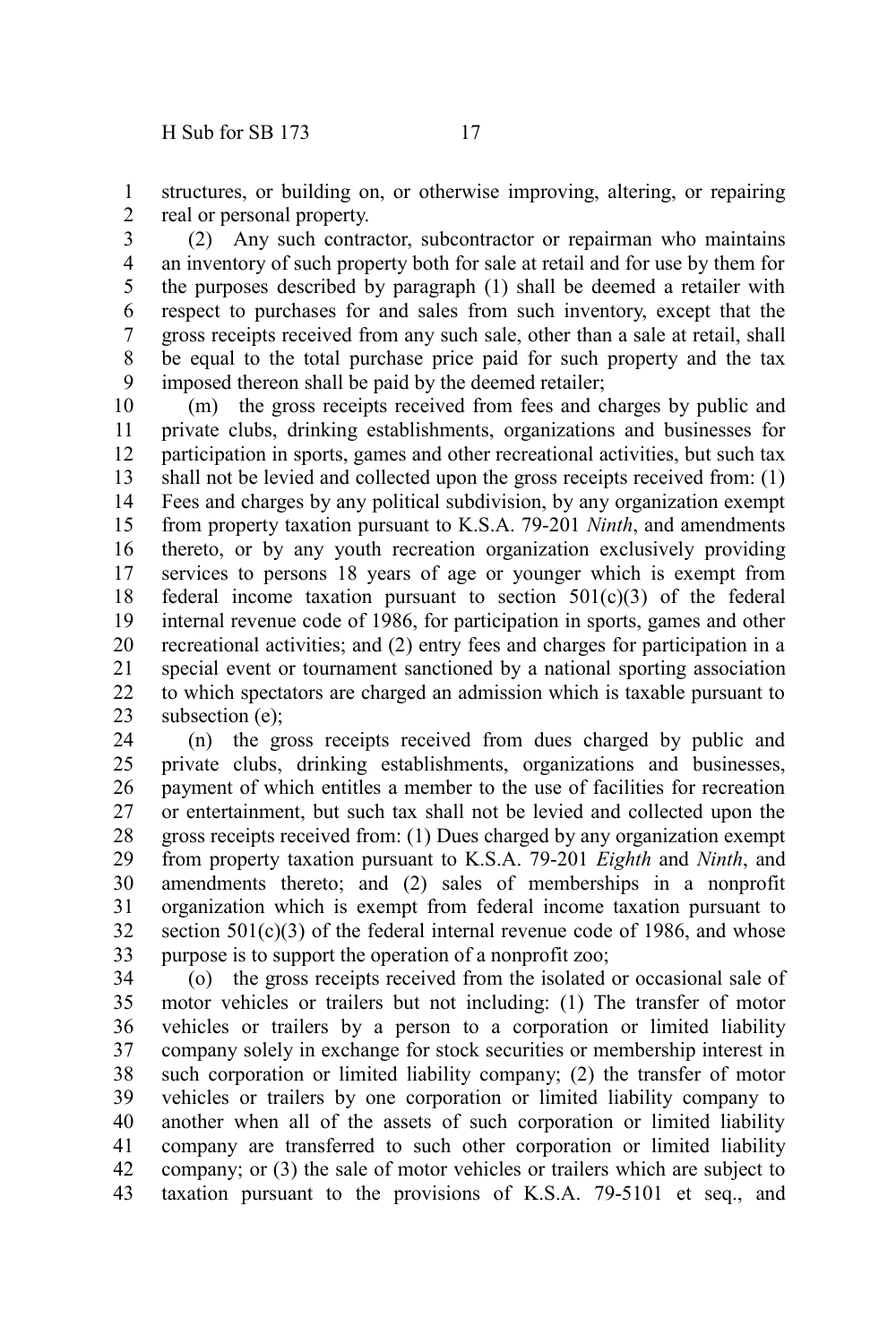amendments thereto, by an immediate family member to another immediate family member. For the purposes of paragraph (3), immediate family member means lineal ascendants or descendants, and their spouses. Any amount of sales tax paid pursuant to the Kansas retailers sales tax act on the isolated or occasional sale of motor vehicles or trailers on and after July 1, 2004, which the base for computing the tax was the value pursuant to K.S.A. 79-5105(a),  $(b)(1)$  and  $(b)(2)$ , and amendments thereto, when such amount was higher than the amount of sales tax which would have been paid under the law as it existed on June 30, 2004, shall be refunded to the taxpayer pursuant to the procedure prescribed by this section. Such refund shall be in an amount equal to the difference between the amount of sales tax paid by the taxpayer and the amount of sales tax which would have been paid by the taxpayer under the law as it existed on June 30, 2004. Each claim for a sales tax refund shall be verified and submitted not later than six months from the effective date of this act to the director of taxation upon forms furnished by the director and shall be accompanied by any additional documentation required by the director. The director shall review each claim and shall refund that amount of tax paid as provided by this act. All such refunds shall be paid from the sales tax refund fund, upon warrants of the director of accounts and reports pursuant to vouchers approved by the director of taxation or the director's designee. No refund for an amount less than \$10 shall be paid pursuant to this act. In determining the base for computing the tax on such isolated or occasional sale, the fair market value of any motor vehicle or trailer traded in by the purchaser to the seller may be deducted from the selling price; 1 2 3 4 5 6 7 8 9 10 11 12 13 14 15 16 17 18 19 20 21 22 23 24 25

(p) the gross receipts received for the service of installing or applying tangible personal property which when installed or applied is not being held for sale in the regular course of business, and whether or not such tangible personal property when installed or applied remains tangible personal property or becomes a part of real estate, except that no tax shall be imposed upon the service of installing or applying tangible personal property in connection with the original construction of a building or facility, the original construction, reconstruction, restoration, remodeling, renovation, repair or replacement of a residence or the construction, reconstruction, restoration, replacement or repair of a bridge or highway. 26 27 28 29 30 31 32 33 34 35

36

For the purposes of this subsection:

(1) "Original construction" shall mean the first or initial construction of a new building or facility. The term "original construction" shall include the addition of an entire room or floor to any existing building or facility, the completion of any unfinished portion of any existing building or facility and the restoration, reconstruction or replacement of a building, facility or utility structure damaged or destroyed by fire, flood, tornado, lightning, explosion, windstorm, ice loading and attendant winds, 37 38 39 40 41 42 43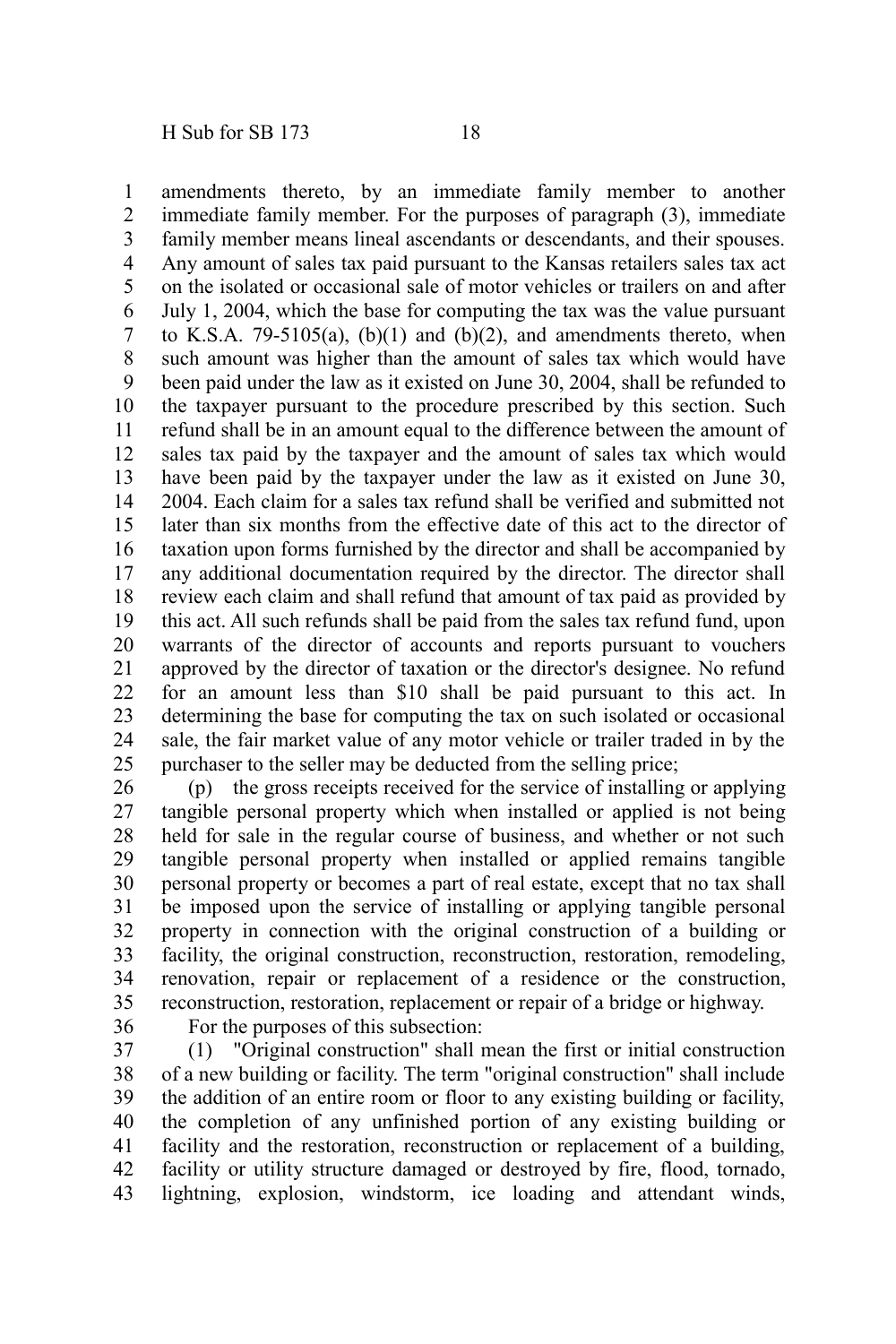terrorism or earthquake, but such term, except with regard to a residence, shall not include replacement, remodeling, restoration, renovation or reconstruction under any other circumstances; 1 2 3

(2) "building" shall mean only those enclosures within which individuals customarily are employed, or which are customarily used to house machinery, equipment or other property, and including the land improvements immediately surrounding such building; 4 5 6 7

(3) "facility" shall mean a mill, plant, refinery, oil or gas well, water well, feedlot or any conveyance, transmission or distribution line of any cooperative, nonprofit, membership corporation organized under or subject to the provisions of K.S.A. 17-4601 et seq., and amendments thereto, or municipal or quasi-municipal corporation, including the land improvements immediately surrounding such facility; 8 9 10 11 12 13

(4) "residence" shall mean only those enclosures within which individuals customarily live; 14 15

(5) "utility structure" shall mean transmission and distribution lines owned by an independent transmission company or cooperative, the Kansas electric transmission authority or natural gas or electric public utility; and 16 17 18 19

(6) "windstorm" shall mean straight line winds of at least 80 miles per hour as determined by a recognized meteorological reporting agency or organization; 20 21 22

(q) the gross receipts received for the service of repairing, servicing, altering or maintaining tangible personal property which when such services are rendered is not being held for sale in the regular course of business, and whether or not any tangible personal property is transferred in connection therewith. The tax imposed by this subsection shall be applicable to the services of repairing, servicing, altering or maintaining an item of tangible personal property which has been and is fastened to, connected with or built into real property; 23 24 25 26 27 28 29 30

(r) the gross receipts from fees or charges made under service or maintenance agreement contracts for services, charges for the providing of which are taxable under the provisions of subsection (p) or (q); 31 32 33

(s) on and after January 1, 2005, the gross receipts received from the sale of prewritten computer software and the sale of the services of modifying, altering, updating or maintaining prewritten computer software, whether the prewritten computer software is installed or delivered electronically by tangible storage media physically transferred to the purchaser or by load and leave; 34 35 36 37 38 39

40

(t) the gross receipts received for telephone answering services;

(u) the gross receipts received from the sale of prepaid calling service and prepaid wireless calling service as defined in K.S.A. 79-3673, and amendments thereto; 41 42 43